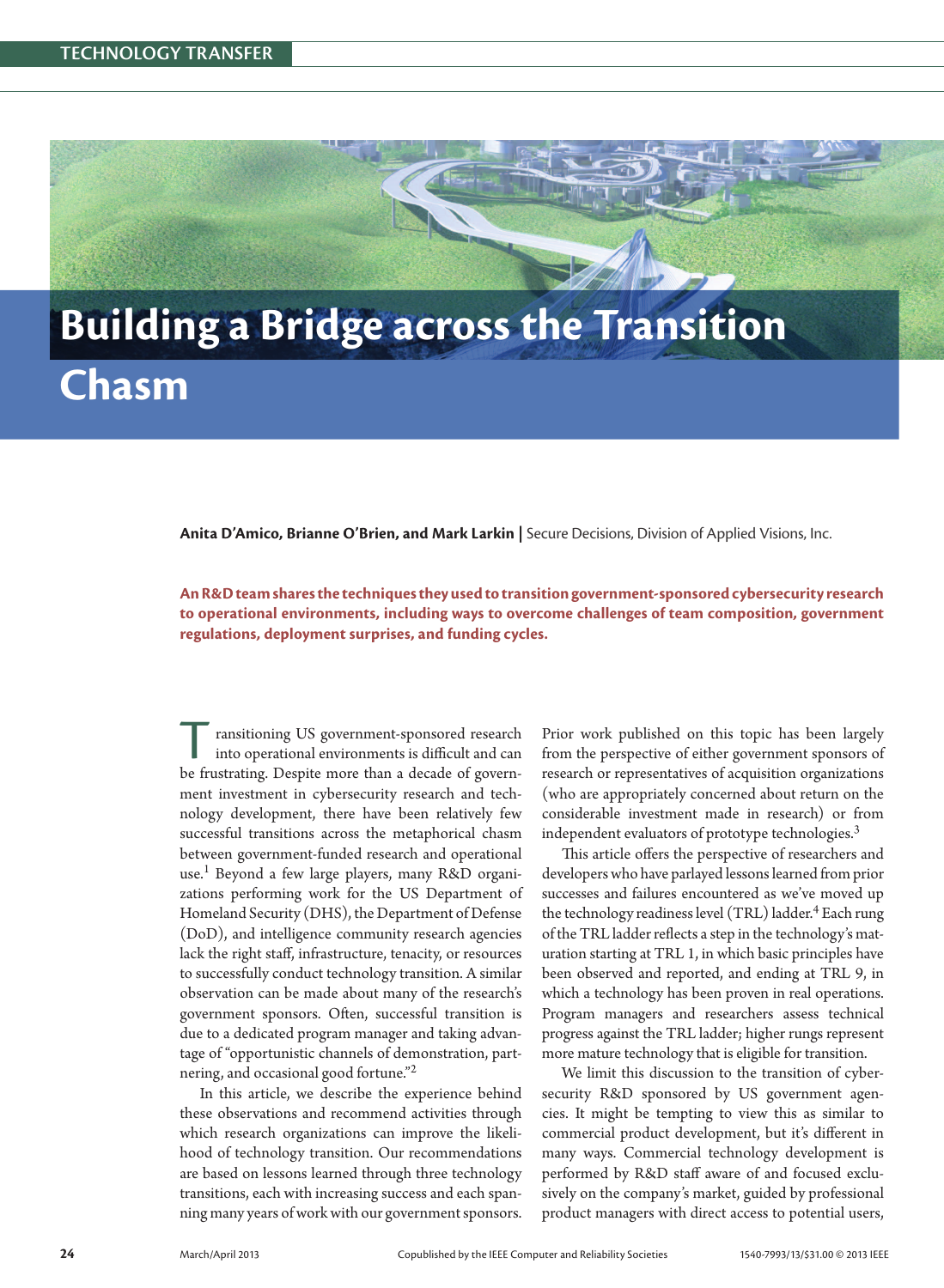

**Figure 1.** Focus and concentration of resources on the transition path, and technology readiness levels (TRLs). The figure shows the relative concentration of resources dedicated to various activities (research, requirements, development, and so forth) along the transition path. Milestone diamonds show where these three systems fit relative to TRLs.

with budgets and infrastructure for marketing, product launches, and collecting consumer feedback. By contrast, government-sponsored research is constrained by user access, limited budgets, and restrictions on information dissemination.

#### **What Is Technology Transition?**

We define technology transition as the deployment of results of cybersecurity R&D in a form and to a location in which it can be used by people or systems working in government and industry operational environments. This definition both simplifies and broadens that of James Dobbins, who writes, "Technology transition is the process by which technology deemed to be of significant use to the operational military community is transitioned from the science and technology environment to a military operational field unit for evaluation and then incorporated into an existing acquisition program or identified as the subject matter for a new acquisition program."<sup>5</sup>

Other definitions of technology transition, such as transitioning a technology from one government R&D organization to another<sup>6</sup> or activities such as transferring patents, publishing results, or licensing technol $ogy<sub>1</sub><sup>7</sup>$  are not our focus here.

As cybersecurity researchers motivated to develop

new technologies to achieve greater security, we are mindful that if the results of our work aren't used, they'll have little impact. Real transition occurs when a person or system uses the direct results of the research to add value to security activities. So, although we use the term "technology transition," we don't constrain "technology" to innovative hardware or software; it could be new, scientifically grounded methods, such as techniques that advance security skill acquisition or improve security analyst collaboration.

# **Problems Underlying Poor Tech Transition Rates**

Before we launch into specific recommendations for what researchers can do to improve technology transition, let's look at two problem areas that are the impetus for the recommendations that follow.

# **Distinct Transition Processes and Resources**

Research sponsors and performers often treat transition as the end stage of a smooth continuum from research to prototype to operational system. It is not. Transition is a discontinuous process requiring different skills, funding, infrastructure, and measures of success at each stage.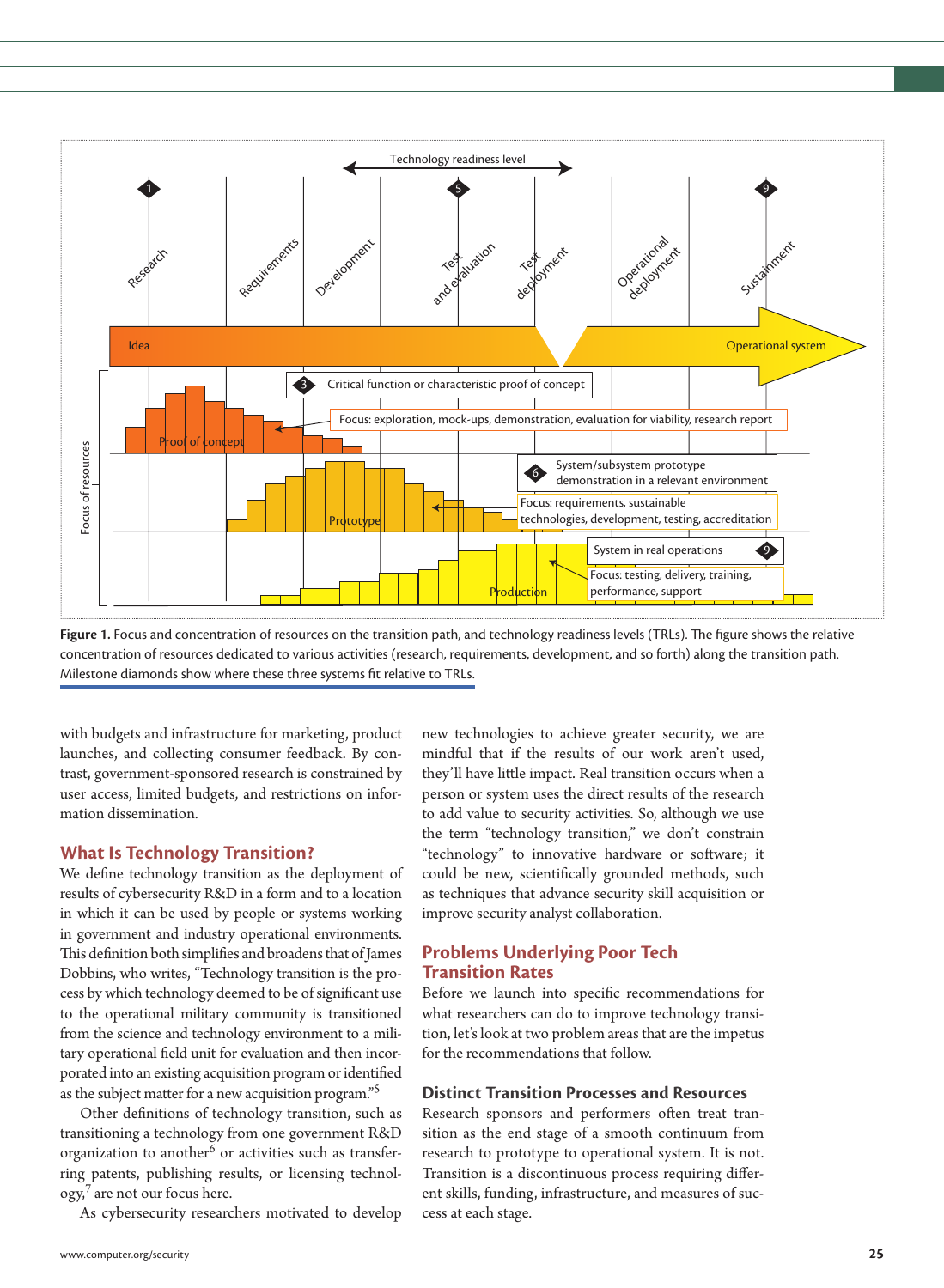Figure 1 shows three types of systems produced along the transition path: proof of concept, prototype, and production. Regardless of how you approach development—waterfall, agile, or some other way—you'll create one or more instances of these types of system; each has different objectives and foci. A proof of concept (through TRL 3) illustrates a solution's viability. A prototype (through TRL 6) is a requirements-driven working system subject to functional testing, demonstration, and initial stages of accreditation. A production system (through TRL 9) is a mature technology that can be operationally deployed. It must be well-tested, accreditation worthy, and accompanied by end-user services and infrastructure for training and support.

Figure 1 also shows the relative concentration of resources dedicated to various activities (research, requirements, development, and so forth) along the transition path. Milestone diamonds show where these three systems fit on the TRL ladder.

Different people, processes, and technologies are necessary in the different phases that yield these systems. Yet, we see solicitations that require research, development, and early-stage transition packaged up into one effort. For example, the DoD Small Business Innovation Research (SBIR) program (www.acq.osd. mil/osbp/sbir/solicitations/sbir20123/index.shtml) incorporates the proposer's commercialization strategy, private investors' funding commitments, and transition partners' follow-on funding commitments into the evaluation of even its earliest Phase I proposals. Some SBIR Phase II topics require a demonstration of the capability "in an existing CNDSP [Computer Network Defense Service Provider] operational networking environment."8 DHS requires that their "Type I—New Technologies" R&D programs include "technology demonstrations in an operational environment."8

Bringing a technology into an operational environment (TRL 7) requires many of the elements of full technology transition, such as robustness, certifications, and operational champions. The implicit assumption is that the principal investigator, who has the technical expertise to achieve TRL 3, can aptly handle the engineering rigors of TRLs 4 through 9 and the relationship-building and certification hurdles required of TRLs 7 through 9. Many researchers (including us) and their sponsors have failed to recognize the importance of other skill sets in positioning a new technology for eventual deployment and, even if they recognized this, might not have had the financial resources to support the additional skill sets. The commercial security product world, by contrast, uses a product manager as the bridge between research and product launch. DHS, borrowing from the commercial model, now funds a new

category of cyber research: a "Type III—Mature Technologies" project that funds the transition process as a discrete phase of a research program, led by individuals with the requisite skills.<sup>8</sup>

#### **Policy Barriers**

Government acquisition, certification, and public dissemination policies form barriers to the adoption of technologies.

Discontinuities in funding within R&D programs and between R&D and operational budgets—make building momentum toward transition difficult. Gamechanging technologies by their very nature don't have an existing base of effort and can suffer more from discontinuous funding than evolutionary research.

It can take years to obtain an Authority to Operate (ATO) to deploy any new technology on a government network. In that time, user champions and planned evaluators of the new technology might transfer, retire, or die (yes, it has taken that long). Export control paperwork spans many months and consumes research team resources outside the scope of the R&D project. International Traffic in Arms Regulations (ITAR) restrictions often placed on government-funded research make it difficult to disseminate the technology and commercialize it using the Internet.

Accreditation and certification requirements are often unclear, and even when clarified can take a year to fulfill. The National Information Assurance Partnership (NIAP) Common Criteria Evaluation and Validation Scheme (CCEVS) adds transition hurdles specific to cybersecurity by imposing specialized testing mandates that require considerable financial commitment. This results in delays in deployments, and can even derail transition activities. NIAP acknowledges that CCEVS isn't working, in part because "evaluations are costly, not repeatable among the schemes, and take too long to meet market needs."9 By the time a Common Criteria evaluation is complete, often at a cost of US\$200,000 or more, new versions of the technology have been developed, making the certified technology outdated.

These examples aren't just speed bumps that slow down transition; they often demotivate and sap the will of the team to see the technology through its transition phase.

# **Recommendations: Building the Bridge to Transition**

Our recommendations to other cybersecurity researchers are based on three case studies in which each system moved from TRL 1 to 9. However, the "staying power" of each transition varied from months to years.

SecureScope was our first security event visualization system, developed with SBIR funding from the US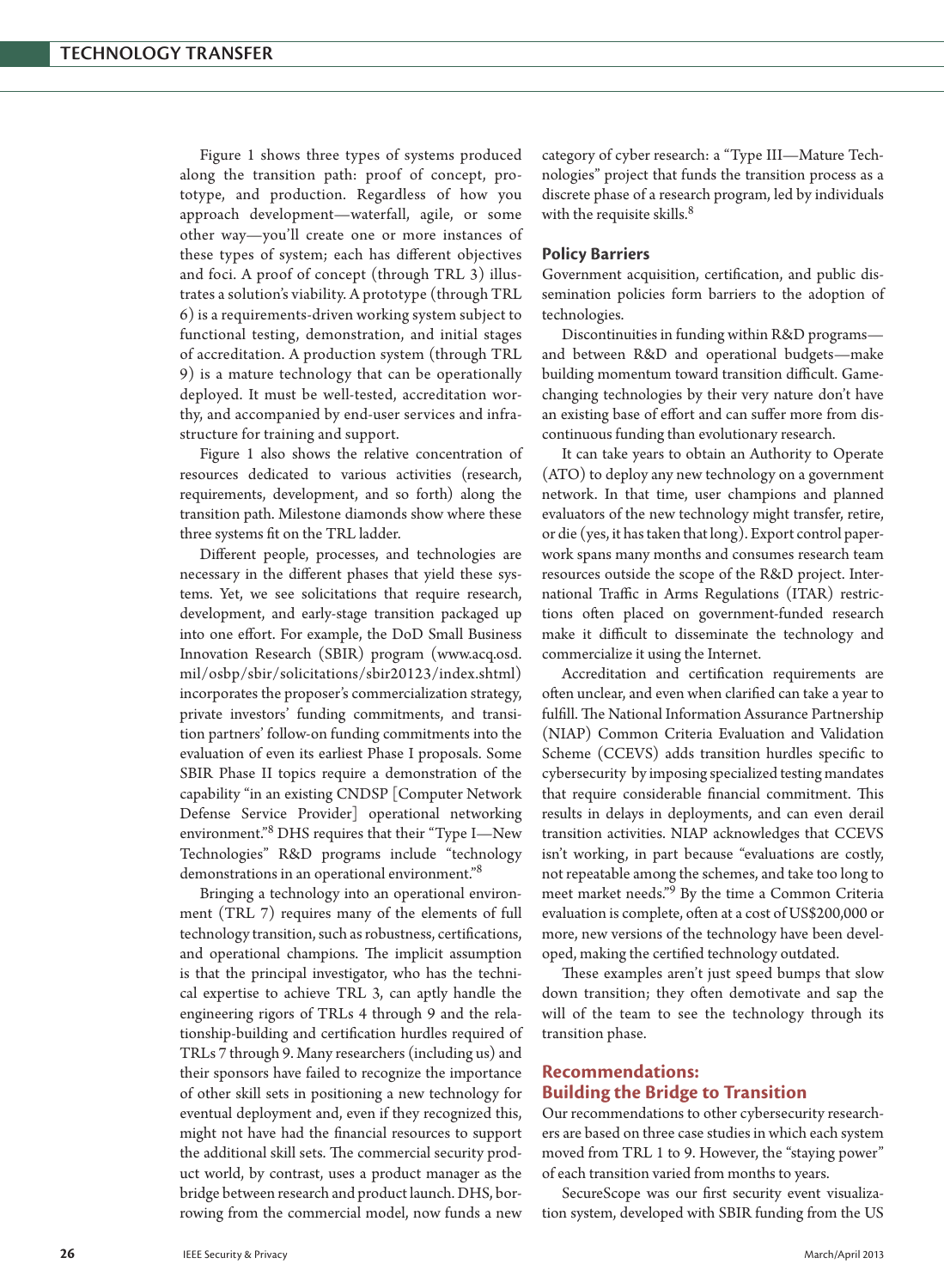Air Force Research Laboratory (AFRL) and DARPA.<sup>10</sup> The path from TRL 1 to 9 spanned seven years of interrupted sponsorship, filled in by company investment. It was incorporated into an Advanced Concept Technology Demonstration and a Joint Warrior Interoperability Demonstration and licensed for use by other agencies. Its transition was cut prematurely when operational sites suddenly required the (then-

new) NIAP CCEVS certification: it was pushed off the bridge and into the transition chasm by a certification requirement that didn't even exist when we started. We used

the lessons learned and technical designs from Secure-Scope to advance the transition of future systems.

VIAssist is a visual analysis platform for evaluation of network flow and security data.<sup>11</sup> VIAssist climbed the TRL ladder over six years of start-and-stop funding, during which we developed proof-of-concept, prototype, and production versions. The VIAssist foundational research, proof of concept, prototype development, and highly rated evaluation in a Coalition Warrior Interoperability Demonstration were funded through the Intelligence Advanced Research Projects Activity and AFRL. DHS Science and Technology and our own private funding supported VIAssist's maturation and customization for use in US-CERT, where it's now installed and awaiting an ATO. AFRL is expanding VIAssist for use within Air Force operational environments.

MeerCAT (Mobile Cyber Asset Tracks) is a set of integrated visualization tools to help cyber vulnerability analysts assess risks from wireless 802.11 threats and help penetration teams find exploitable access points.<sup>12</sup> It's our most successful transition, spanning four (intermittent) years of proof of concept and prototyping, followed by three years of licensing, operational deployment, and sustainment. Originally developed under a DARPA-funded SBIR, MeerCAT has entered the Phase III stage, with sustainment funding from the Defense Information Systems Agency and Naval Research Laboratory (NRL). It's been adopted and accredited for the DoD Information Assurance Certification and Accreditation Process (DIACAP) as part of NRL's Flying Squirrel wireless discovery suite. As part of that suite, MeerCAT has been downloaded more than 9,000 times by government users and is also available commercially through subscription, individual perpetual licensing, and enterprise licensing.

The lessons we learned from these case studies are the basis for our advice to fellow researchers. The categories of advice are ordered by relevance to the project phases, although several apply across all phases. Our recommendations for the later phases, such as those related to testing, demonstrations, and deployment preparations, are well known in mature engineering organizations but are often dismissed by researchers trying to squeeze out as much technology as possible with their limited research dollars. Our message to fellow researchers is: if

**A principal investigator who can successfully conduct research and grow a proof of concept to TRL 3 might not be equipped to lead the next phase.**

you want to see your research used in the real world, you need to save some of your budget for those "nontechnical" tasks. Those seemingly superfluous activities are critical to technology transition.

#### **People Are the Agents of Transition**

The diverse capabilities of the people in your research program are as important to transition as the features and functions of the technology.

**Change your research team's skill set.** Change project leadership as the research effort moves through the three phases from laboratory to deployment. A principal investigator who can successfully conduct research and grow a proof of concept to TRL 3 might not be equipped to lead the next phase. Prototype development and production require engineers who are experienced in documenting and tracking requirements as well as making trade-offs among innovation, performance, and operational form-fit. Our observations in this area are further supported by the Software Engineering Institute.<sup>13</sup>

**Add a product manager role to the research team.** Model the project manager's job after commercial product managers who work with R&D staff to identify and prioritize functionality and refine features, and who have access to existing customers willing to test new technologies. This part-time team member will enhance the likelihood of transition by building knowledge of the market (government and commercial), raising awareness of competitive technologies and pricing, and forging relationships with stakeholders who will identify beta testers and potential transition targets.<sup>5</sup> We first assigned a product management role to one of our staff during the MeerCAT development, and we attribute part of its transition success to her work. We've continued this practice in our subsequent research.

**Create a vision document.** To ensure that the research team and sponsors share a common vision, write it down. This vision document will crystalize the project's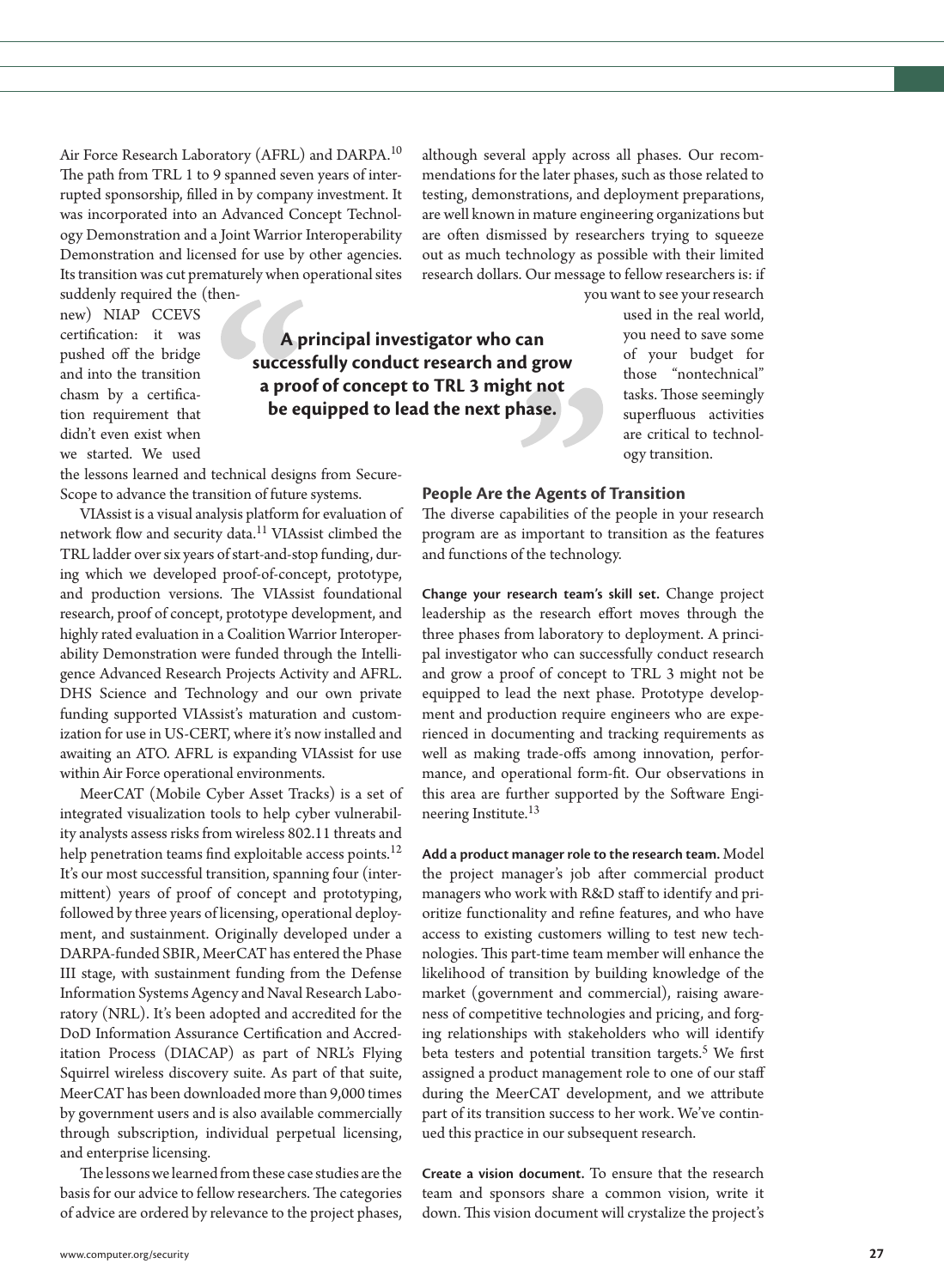motivation, clarify desired outcomes, and identify any major constraints or assumptions. Keep it short so that everyone on the team, including sponsors, can read it in less than 10 minutes. And get consensus.

**Establish enduring relationships with stakeholders.**  Regularly engage with at least two stakeholders who can serve as champions for your work from its earliest stages.<sup>5</sup> It's important to note that we're referring here to individuals, not organizations: you're building personal relationships that might even span organizational boundaries. User champions will provide requirements, introduce you to other users, provide feedback on demonstrations, and serve as beta testers. Other stakeholders can explain accreditation requirements or assist with ATOs. Align yourself with at least two to mitigate the effects of losing one (for instance, to military rotation). Stay in touch even when your project is on hiatus or engaged in a long development cycle.

**Manage stakeholder expectations.** The words you use to describe your project's outcome affect the expectations of the research sponsors and potential test sites. If you're developing a system to assess a solution's viability and don't think it can withstand rigorous testing, refer to it as a "proof of concept." We learned this lesson when we referred to a very early version of VIAssist as a "prototype." Potential transition partners, excited by what they saw, believed that the VIAssist technology was ready for operational testing, but in fact it wasn't sufficiently mature. When it really was a fully functioning prototype, two years later, we had lost some earlier potential transition partners but gained new ones.

Expectation management goes in all directions. It's important to establish a vision and technology road map for the project early on and to share it with R&D staff, sponsors, and potential transition partners. Demonstrations of early work should be set in the context of the larger vision and road map so that the audience can see how a discrete output (software module, research finding, simulation) fits into the larger picture.

#### **Align Requirements with Transition Phase and Value to Transition Target**

Requirements—even broadly scoped ones in the earliest phases of R&D—provide goals around which to build both the technology and a shared vision of its final deployment state.

**Establish distinct requirements for each phase.** Each phase should have requirements and completion criteria that, if met, are likely to trigger the next phase's success. For a small proof-of-concept phase, a minimal set of requirements is needed to define the functionality

that demonstrates that the proposed approach is viable. During the prototype phase, requirements are expanded to produce a more functionally complete prototype application suitable for demonstration and including nonfunctional requirements such as performance, scalability, and stability needed for evaluation in an operationally relevant, closed environment. During production, requirements must reflect a fully deployable, stable, secure, and maintainable application, plus the infrastructure to sustain the system during operations.

**Know the transition target milieu.** Identify your transition targets' infrastructures and acquisition policies before choosing the operating system, software, and hardware on which you'll build. Our choice of Java for MeerCAT was driven in part by suitability of our user champions' environments. Our selection of two display surfaces in VIAssist was influenced by observations of multiscreen use in government security operations centers more than seven years ago, when multiple screens weren't ubiquitous. These lessons were built on our early SecureScope experience when we were blindsided by our transition target's need to print black and white screenshots of our 3D color displays.

**Update requirements with stakeholder input.** Requirements should be developed in collaboration with the stakeholders—particularly potential evaluators during each phase. Stakeholder feedback on the proof of concept and early demonstrations, as well as the research team's growing awareness of the target milieu (operating systems, security, user expertise, culture), will significantly contribute to the next phase's requirements. Because stakeholders change, realign requirements with them at the beginning of each phase. For VIAssist, we identified requirements up front during a DoD-wide Cognitive Task Analysis preceding the initial proof of concept, and we realigned them after a series of demonstrations to potential users at the Joint Task Force for Global Network Operations. For Meer-CAT, we refined requirements by frequent user evaluations during an agile development process.

**Develop production technology with accreditation and compliance in mind.** Assume that an accrediting body will ultimately review the new technology. If available, review the appropriate National Institute of Standards and Technology (NIST) protection profiles for security requirements. Expose the developing code base to software assurance tools to identify security risks inherent in the source code. Review the technology for compliance with US government accessibility standards, such as section 508 of the Rehabilitation Act of 1973.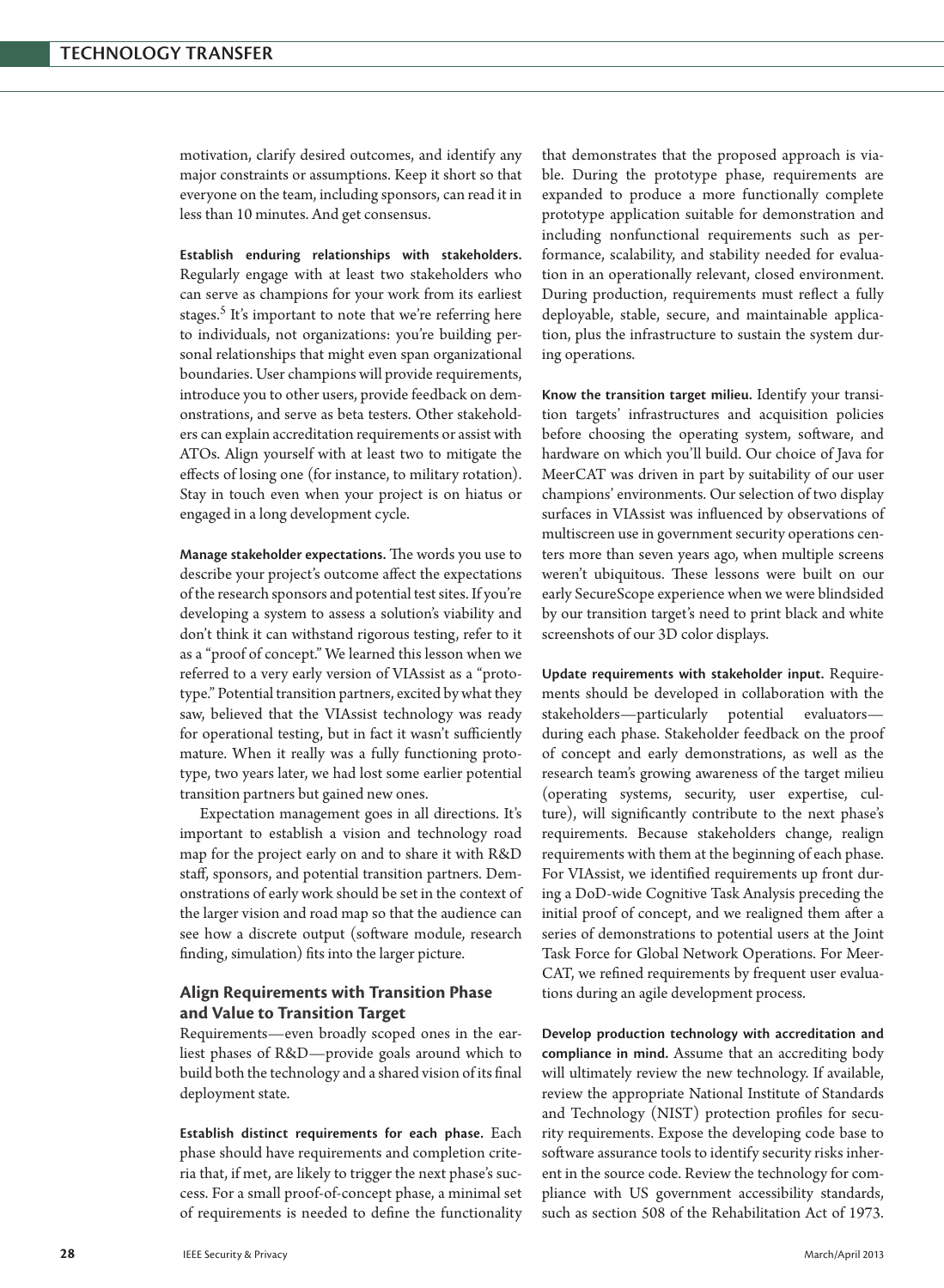Developing software in this fashion will accelerate the accreditation process.

**Provide immediately recognizable value.** Many research programs, by their very nature, focus on challenging, long-term needs. Try to assuage a more immediate pain point suffered by the transition target while working on those longer-term

needs. When developing VIAssist, we found that network defenders wanted a streamlined method for producing watchchangeover briefings, so we added an easy-

**It's important to establish a vision and technology road map for the project early on and to share it with R&D staff, sponsors, and potential transition partners.**

to-use report builder to accompany VIAssist's visual analytics and data querying technologies. This delivered the immediate relief of a report builder along with the more advanced visualizations that required a deeper learning curve of our users—a fair exchange, in their minds.

# **Never, Ever, Transition without Adequate Testing**

Ever hear the expression "software testing is what users are for"? Don't believe it. Continuous testing is a key contributor to the robustness needed for real operations.

**Don't skimp on testing.** Testing is as important as development in the final prototype and production phases. Although requirements define an application's expected functionality and behavior, testing provides a means to validate the application against these requirements. Of course, at some point, your technology might fail during an important demonstration, but comprehensive testing will minimize such occurrences and recovery time.

**Test early and often.** Testing isn't just an end-of-phase exercise. It should start during early prototype development and provide regular feedback on the system's health. Should the addition of new or updated functionality adversely affect some aspect of the system, this will be detected immediately instead of at the end of the phase, when the cause of the issue would be more difficult to identify and when time is invariably tight.

**Build a test plan.** Create a test plan and tailor it to the phase. The testing rigor and test artifacts become more challenging as one moves along the transition path. Test data, repeatable test cases, and documentation of test results that validate the system functionality are essential elements of successful transition and accreditation. Furthermore, the process of creating the test plan builds consensus among developers, testers, and sponsors on how the target systems will be tested.

**Use the test plan to collaborate with transition stakeholders.** The test plan is a collaborative tool to be developed with stakeholder input and feedback. Use a test plan to clarify and consolidate expectations of stakeholders and your develop-

> ment staff. Involving the stakeholders at this stage of development clarifies and cements their expectations of the application.

#### **Obtain test data that**

**represents the transition environment.** Obtain or create a test dataset—using either synthetic or real operational data—that will exercise and stress the system in a manner consistent with the transition targets. To test VIAssist, we created synthetic data with particular patterns that would produce predictable graphing results. This also allowed for the generation of data to exercise VIAssist's aggregation functionality and to conduct performance stress testing. To demonstrate VIAssist, we used a sanitized version of operational data we obtained from a transition partner.

# **Make and Sustain Memorable Interactions with Potential Transition Partners**

Transition is built on a foundation of good relationships. New relationships start with a good first impression of your technology's value.

**Always have something to show and tell to a potential transition partner.** The idea is to have a compelling scenario-driven demonstration of your technology from which you can elicit feedback at all phases of the project. Even when only some of the research is done or technologies developed—you can demonstrate snippets of progress against the storyboard of the project's vision and road map. Our SecureScope, VIAssist, and MeerCAT transitions were all built on relationships forged through live demonstrations of our progress provided within the context of a real-world security problem, even when the technology was in its early stages. If your project doesn't lend itself to a live demonstration, then create a prop, such as an information sheet or video that captures what your research is about and how it could provide value to the transition partner.

**Make the demonstration memorable.** Demonstrations typically focus either on features or on utility. Engineers and developers favor the feature-based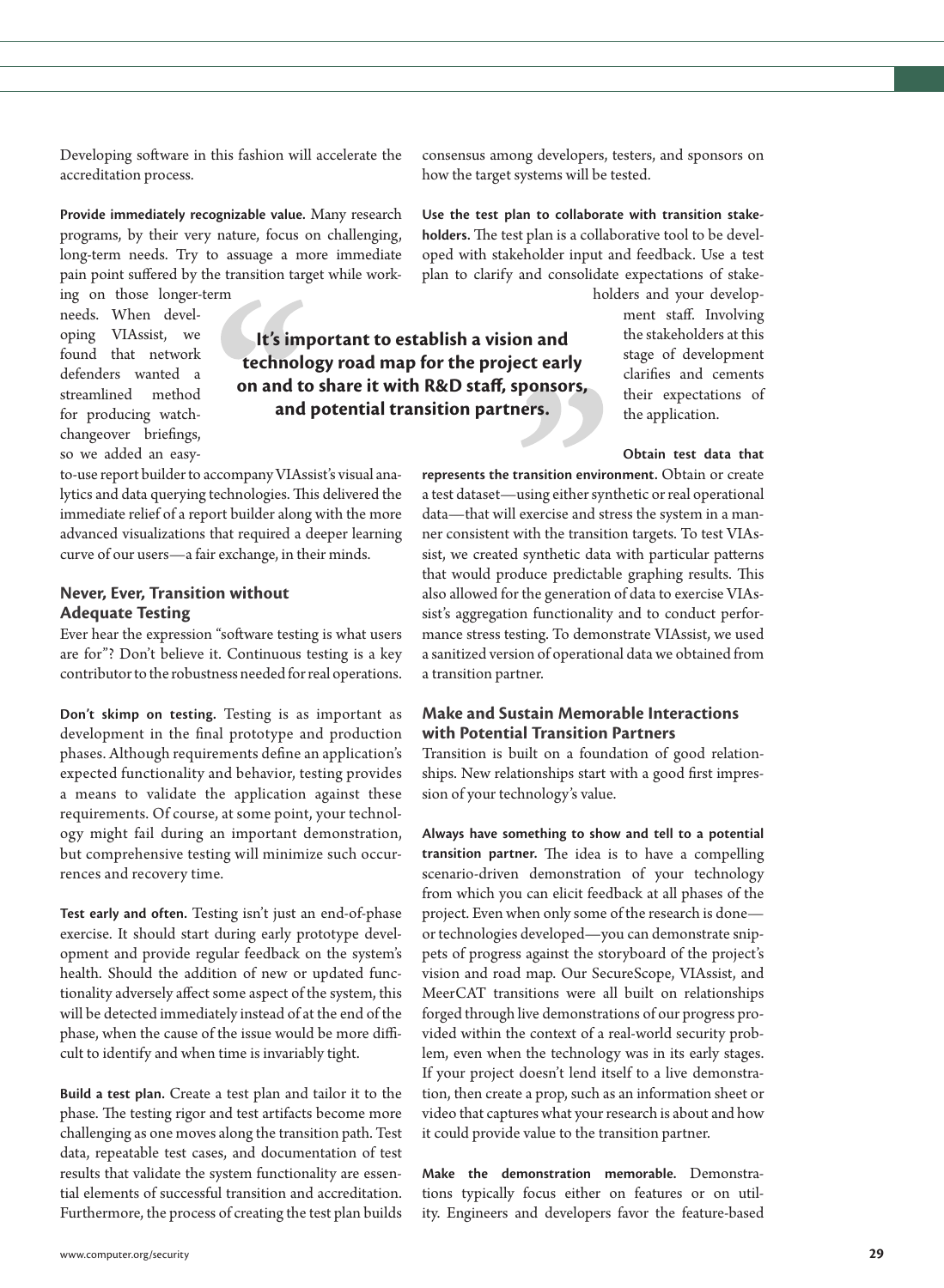approach, describing one feature at a time. This is adequate for demonstrating a proof of concept but insufficient for prototype and production phases. Potential users are more interested in the utility of the overall tool rather than individual features. We've learned to craft demonstrations around real-world scenarios that are recognizable to potential users. This requires a demonstration-appropriate

dataset that's sufficiently large and rich to have credibility with users. For example, to demonstrate MeerCAT, we collected wireless data by "wardriving"

around a local shopping mall.

This illustrated the technology's value against a background of commercial enterprises handling credit cards and medical facilities handling private patient data.

Don't lose a transition opportunity because you've bored the demonstration's audience into an altered state of consciousness. Ensure that the presenter is trained to speak in public and field questions. Even a demonstration that takes a deep dive into the technology can be delivered with clarity and enthusiasm.

**Go where the users are.** Put your technology where your users can encounter it. Provide information sessions and demonstrations at conferences where users gather. If possible, propose the technology for inclusion in a military or homeland security exercise. While there, solicit feedback and additional requirements from subject matter experts and identify beta testers and early adoption sites. Provide printed and electronic materials that describe the technology features and benefits, the needs the technology meets, and the operational users who are most apt to benefit from the technology.

**Remove barriers to global dissemination of information about the technology.** The Department of State ITAR and the Department of Commerce's Export Administration Regulations laws prohibit unlicensed export of much information related to military and commercial technologies. Assess the need for a license, which is dependent on the technology's characteristics, destination, end user, and end use. $14$  Determine if the technology falls under export control and address it approximately one year before planned release of technical information outside the government.

**Get testimonials from beta testers.** Happy beta testers, particularly in government, might be reluctant to provide testimonials to the success of a prototype because of approval hurdles. Apply for that approval as early as possible; you may get lucky. When possible, seek commercial beta testers who your transition targets recognize as knowledgeable in the domain. Industry testers with service offerings related to your technology are more apt to publicly share their views if their assessment of leading-edge technology reflects their interest in innovation and links back to their own public persona.

> **Name your program based on your transition target.** Give stakeholders a way of remembering your research and associating it with what it does and how it meets their needs. Naming

can help serve that purpose. We've failed miserably and succeeded wildly in this area. We failed by naming our cyber mission assurance technology "Camus": it was an acronym for mapping cyberassets to missions and users, and it invoked Albert Camus. Wrong! Few of our stakeholders "got it," and our self-indulgence did nothing to advance its transition. Among our successes, we renamed our wireless security research "MeerCAT" for its association with the emerging Flying Squirrel wireless security suite, and for its suggestion of "whacking" unauthorized access points as they "pop up." Everybody gets it and remembers it.

### **Be Prepared for Deployment and Unforeseen Obstacles**

**'Drive-by fielding' occurs when the research team drops the technology at the operational site and declares victory.**

> Murphy's law says that "Anything that can go wrong, will." We have all experienced the seemingly solid demo or deployment that fails at the worst possible moment. There are things you can do to prepare for and mitigate the effects of those unforeseen circumstances.

> **Have a deployment plan.** Smooth installation requires deployment planning by both developers and the deployment site. Create a deployment plan and share it with the site well in advance of actual deployment. A typical deployment plan includes specifications for target systems (OS, platform, CPU, RAM, graphics, Security Technical Implementation Guide [STIG] configurations), external interfaces and data sources, application installer, installation instructions, and level of access needed to install an application or system. Be sure to include logistical support information, such as requirements for getting into the building; even though your technology is unclassified, you might need security clearances or escorts for uncleared personnel at some government installations.

> The plan should also stipulate access requirements for people with administrative rights to the platform on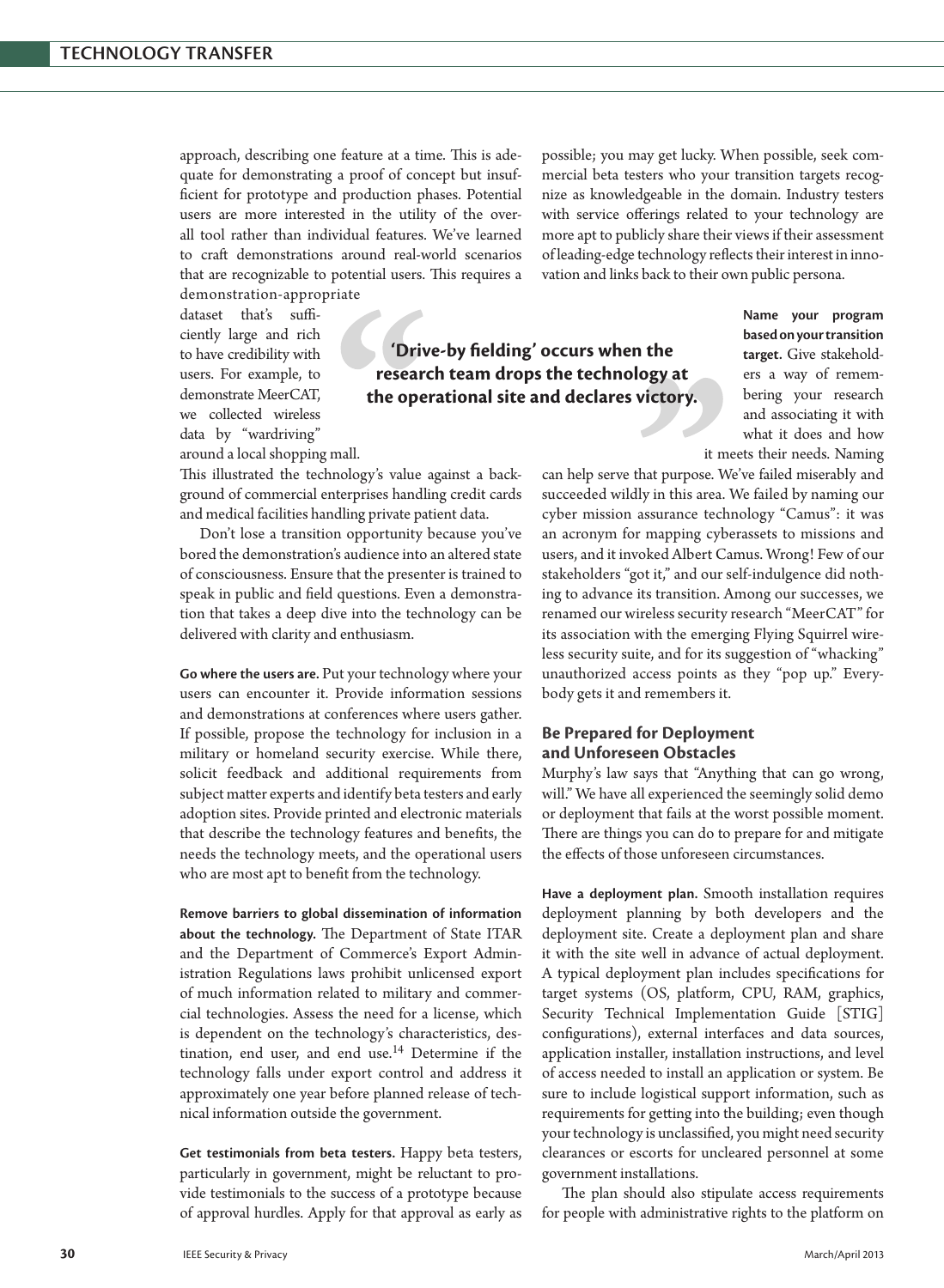which your application will be installed as well as people with administrative rights to the external resource to which you'll be connecting (such as a database). More details of our experience with this while deploying VIAssist to US-CERT can be found elsewhere.<sup>15</sup>

Budget more time than you think it will take. It has always taken us more time than we—or our transition partners—initially estimated for installation and deployment. While the concept of installing an application at an operational site seems straightforward, many things can pop up and make this task more difficult than expected, such as improperly configured hardware, inappropriate credentials, and lack of access to site administrators.

**Establish a risk management plan.** A risk management plan quantifies the criticality of each risk in terms of time, budget, and staffing and offers corrective or alternative actions. Establish a risk management plan with your transition partner to address factors that could impact the deployment schedule. Examples of risks are delays in hardware and software delivery, personnel turnover, and delays in receiving security clearances.

**Keep your eye on that ATO.** Know your transition partner's requirements for attaining an ATO that will permit the installation of the technology on a selected government network. Going through the ATO process takes substantial resources and calendar time, so start it during the prototype phase. Because ATOs expire, remember to recertify.

ATOs are granted by Designated Approving Authorities whose requirements vary for certifying and accrediting application security. Government organizations are mandated, by Federal Information Security Management Act (FISMA) regulations, to develop and implement programs that provide security for their systems and information. Each has some latitude to direct how FISMA compliance will be achieved: compliance with certain specifications might be required, such as the NIST Risk Management Framework, DoD DIA-CAP, or other organization-specific requirements.

## **Set Up an Infrastructure for Deployment Support and Sustainment**

"Drive-by fielding" occurs when the research team drops the technology at the operational site and declares victory. Although this might allow you to check the deployment box on your funding agreement, it doesn't fulfill the spirit of technology transition and might leave a bad last impression of an otherwise good program. To avoid this, give your transition sites the following types of support.

**Develop user manuals.** Every evaluator and operational

end user should be supplied with a user manual. Polished user manuals send a message to the evaluator that this project has progressed well past the research stages and that you've given consideration to operational needs. We have found that two levels of information are needed: a quick-start guide and detailed documentation for advanced users.

**Provide end-user training.** Training is needed any time the application is exposed to new users who might evaluate it, not just at final deployment. Users must be trained on how to use the technology before any evaluation. Lack of training can result in a poor evaluation of the technology and can become an impediment to the project's transition to an operational environment.

Develop training manuals and briefings as soon as the first prototype is ready. This also prepares your staff for how to present the application to new users. VIAssist training materials went through several iterations and were augmented with hands-on exercises that engaged users to learn both the fundamentals and advanced use of the system.

**Set up a tech support infrastructure.**Establish a technical support infrastructure to include a website with FAQs, knowledge base and documentation, and phone and email support. Hot fixes and patches should be downloadable from the Web or FTP sites. For MeerCAT, we structured different levels of support. For commercial users, we provide everything from basic help desk support to in-depth technical assistance. For the thousands of DoD Flying Squirrel users who use MeerCAT-FS, we provide behind-the-scenes technical assistance to the Flying Squirrel help desk as well as training courses to help them field user questions.

**Incorporate deployment feedback into technology refinements.** Set up a mechanism for continuously engaging end users for feedback—in the form of an online trouble ticket system, user forums, blogs, and webinars—with a goal of identifying new features and future developmental initiatives. Establish a plan for releasing new versions of the technology that incorporate enhancements and features that reflect the deployment site's operational needs. This will help earn a place in the transition partner's sustainment budget.

#### **Fill the Funding Gaps**

The "valley of death" aptly describes the funding gap between a TRL 6 technology demonstration and the higher rungs of the TRL ladder that lead to operational deployment. To build a bridge across the valley requires belief in the technology's value proposition and a willingness to financially support that belief.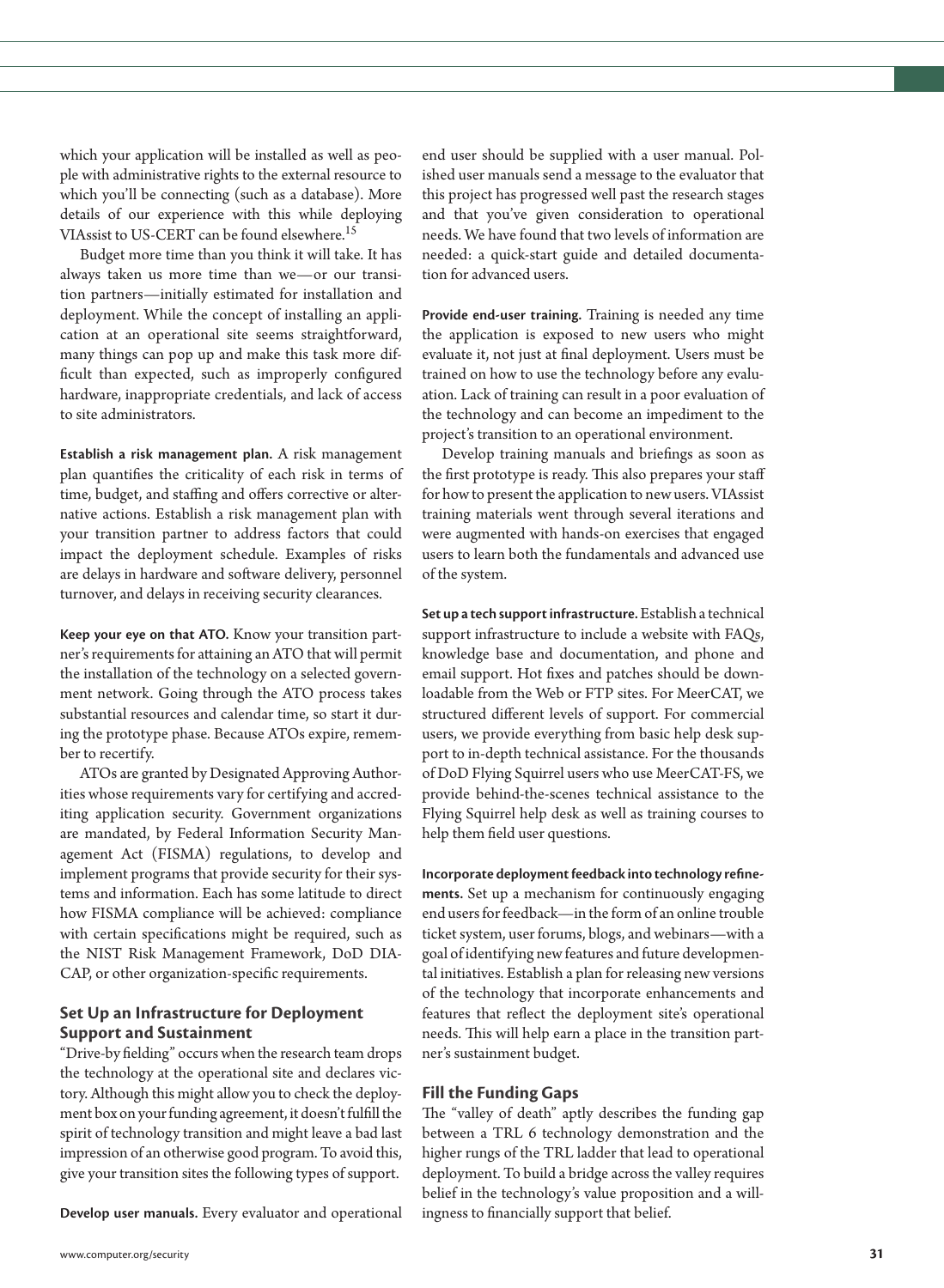**Be prepared to fill in the funding gaps.** We haven't encountered a research program that was sufficiently funded to perform research, develop technology, and transition. Yet keeping the technical expertise of the research team focused on the effort and keeping the results in front of potential transition targets are important for technology transition. You must be prepared to self-fund or seek private investment to fill in the financial gaps between research grants and fiscal years.

**Keep the contract open for additional investments.** With an open contract vehicle, technology champions from other agencies can transfer funds into the research grant or contract. A small amount can help fill the funding gaps between phases. Work with your program manager and contracting officer to extend the contract in anticipation of plus-ups. If you're working under an SBIR, outside investments might be eligible for matching funds, doubling the impact of an interagency funds transfer or a private investor.

"Build it and they will come" doesn't apply to cybersecurity R&D. You need the right people, the personal characteristics, tolerance for ambiguity, adequate funding, and time to succeed in technology transition.

People—your research team and the government champions—are as important to successful transition as the technology itself. Your R&D team needs researchers, engineers, testers, a usability expert (for human-mediated systems), a product manager, a legal consultant, and a project manager to deliver usable technology and get it past the ATO, certification, and export control hurdles. You should find and form relationships with anyone in the transition decision space—for instance, sponsors, potential users, evaluators, certifiers, accreditors, network administrators, and contracting officers.

Your team must possess will, tenacity, patience, and interpersonal skills to cross the transition chasm. Researchers and developers must overcome their inclination to stay in the office, engaged in intellectual pursuit, and must venture out to meet with stakeholders. Emails and phone calls have to be sent and re-sent, often over months, to get answers to simple questions about certification requirements, ATO status, when evaluators are available for training, and so on.

There's nothing clear or straightforward about the transition path, no checklist that ensures success if followed. The decision makers and policies change along the way. The R&D team has to be able to tolerate ambiguity and engage in activities with uncertain procedures and outcomes. The way forward is shown

by a series of government stakeholders (and their contract support staff) who take the time to make a call or clarify a requirement.

Continued funding is critical, but it doesn't have to come from a single source. A transition path can be traversed through a patchwork of funding sources.

Technology transition isn't fun, but it is rewarding. The reward is seeing your new technology in use, making an impact on our cybersecurity posture.

#### **References**

- 1. W.D. Maughan, "Crossing the 'Valley of Death': Transitioning Research into Commercial Products—A Personal Perspective," *Proc. IEEE Symp. Security and Privacy*, IEEE CS, 2010, pp. 21–26.
- 2. "A Roadmap for Cybersecurity Research," Dept. Homeland Security, Nov. 2009, page B2; www.cyber.st.dhs.gov/ docs/DHS-Cybersecurity-Roadmap.pdf.
- 3. S.C. Paladino and J.E. Fingerman, "Cybersecurity Technology Transition: A Practical Approach," *Conf. Homeland Security—Cybersecurity Applications & Technology*  (CATCH 09), IEEE, 2009, pp. 325–330.
- 4. *Department of Homeland Security Science and Technology Readiness Level Calculator* (version 1.1), Final Report and User's Manual, Homeland Security Inst., 30 Sept. 2009; www.homelandsecurity.org/docs/reports/DHS\_ST \_RL\_Calculator\_report20091020.pdf.
- 5. J. Dobbins, "Planning for Technology Transition," Defense AT&L, Mar.–Apr. 2004, pp. 14–17.
- 6. "Manager's Guide to Technology Transition in an Evolutionary Acquisition Environment Version 2.0," Dept. Defense, Defense Acquisition Univ., June 2005.
- 7. A. Gillespie et al., "Key Findings and Recommendations for Technology Transfer at the ITS JPO," publication no. FHWA-JPO-11-085, Nat'l Technical Information Service, 21 Mar. 2011; http://ntl.bts.gov/ lib/42000/42100/42107/FHWA-JPO-11-085\_\_Key Findings Recommendations for Tech Transfer at\_ITS\_JPO\_\_PDF\_508.pdf.
- 8. 2011 DHS S&T Cyber Security Research and Development Broad Agency Announcement 11-02, amendment 00014, Dept. Homeland Security, 30 June 2011; www. fbo.gov/index?s=opportunity&mode=form&id=40161 dd972cd60642ecaaa955e247067&tab=core&\_cview=1.
- 9. "Reforming the Use of Common Criteria," National Information Assurance Partnership Common Criteria Evaluation Validation Scheme, 28 July 2012; www.niap -ccevs.org/evolution/announcements/NIAP-CCEVS \_Brochure\_Pamphlet.pdf.
- 10. A. D'Amico and M. Larkin, "Methods of Visualizing Temporal Patterns in and Mission Impact of Computer Security Breaches," *Proc. DARPA Information Survivability Conference and Exposition* (DISCEX 01), IEEE CS, 2001, pp. 343–351.
- 11. A. D'Amico et al., "Visual Discovery in Computer Net-